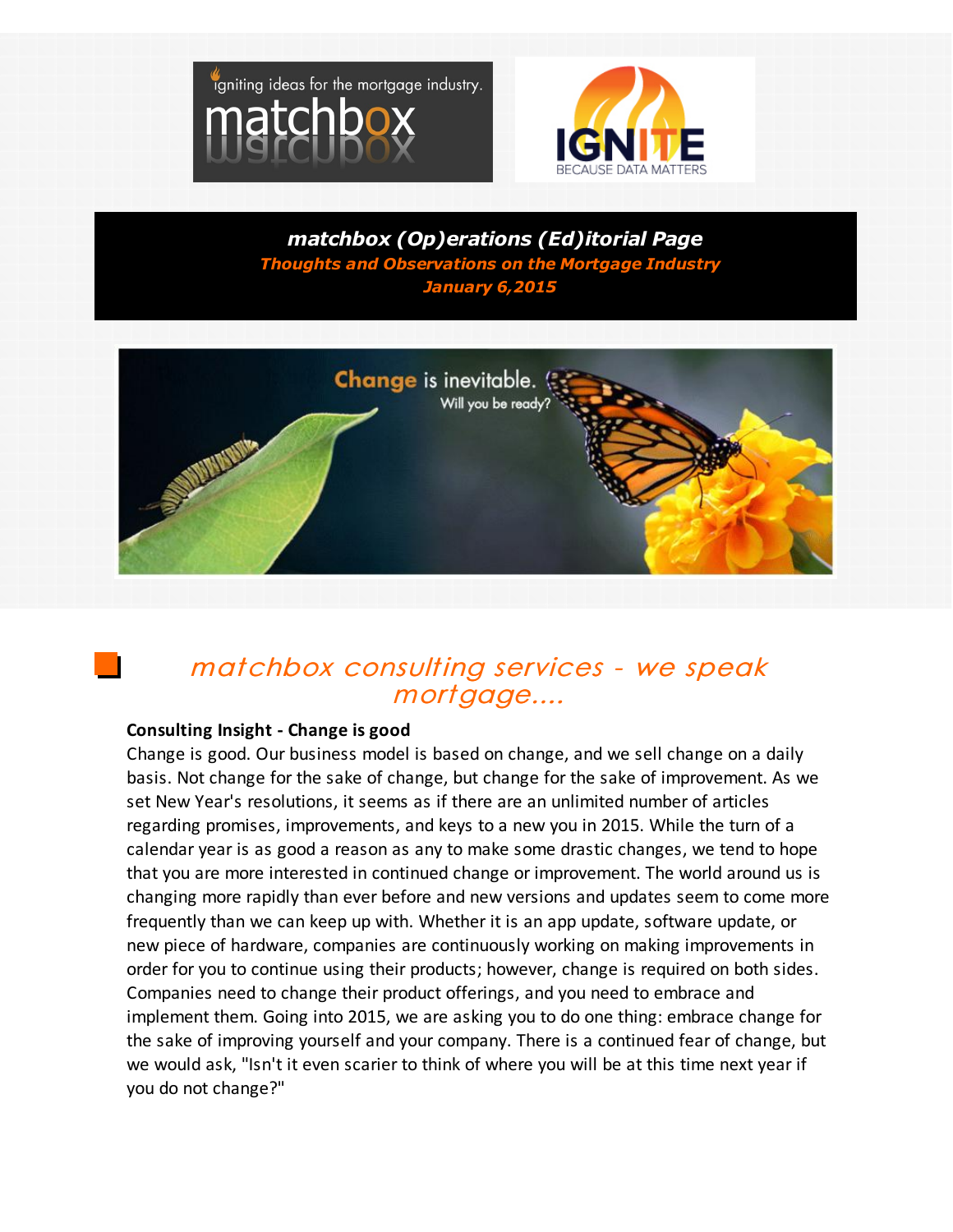#### **Secondary Insight - Check the Weather forecast!?!**

2014 closed with rates at their lowest levels of the year. Along with some positive employment and housing reports, you should have been provided with a robust, locked pipeline going into 2015 - considering it was December. Looking back one year ago, there were a number of variables that led to a weaker than normal start to 2014. While many of those



conditions do not exist this year (mainly ATR/QM), one important, unpredictable item remains. While on the surface winter storms may not seem like a Secondary concern, every year the weather costs many lenders tens of thousands of dollars. Erratic weather can, and will rear its ugly head this winter which can lead to significant delays. These delays will result in appraisals taking longer to be completed which will lead to deals sitting in underwriting, delayed closings, and leading to lock extensions. These unpredictable "costs" are a big area of revenue exposure as they are often absorbed in favor of saving the loan. They are usually not tracked effectively and often not realized until the financials are completed. Then someone asks, "Why are margins stagnant or dropping?"

In reviewing many firms financials from January and February 2014, we noticed many (too many) Secondary based exceptions which led to a dramatic amount of forgone revenue. The most concerning aspect of our findings it the fact these costs remain under the radar. Nobody is tracking or appreciating the true impact of these decisions. As an example, you need to have a clearly defined lock extension process along with the ability to track extensions. More importantly, you should first establish a pipeline review process for identifying possible extensions before they occur. For example, if you have 30 locks that are expiring in the next 2 weeks and have not been submitted to underwriting, do not rest on your laurels that they will all receive multiple 7-10 day extensions (which would also make them harder to track). Get ahead of any potential issues by seeing which deals are closing when and extend appropriately. Oh - and when you make exceptions to that policy, eating the extension cost with free extensions because 'Hey the market is rallying' - just think about tracking these exceptions in the aggregate. the costs add up quickly. In this market, every basis point counts - and those 1 day freebies add up. If you are extending 10 loans every week, and those costs are getting lost in the process, it can and will add up. You don't need to enter a JV with your local meteorologist, but do be aware of the costs some nasty weather winter can bring. Anything that can impact your pipeline and profitability must be appreciated and respected.

#### **Technology Insight - Data Wars**

He who owns the most data wins. We have made this statement before, but it appears that it continues to grow in importance. If you break down all of the changes the mortgage industry has experienced over the past few years into one single concept, it is that firms need to know who did what and when on a loan file. Your CMS and LOS are drivers to this process, and it boils down to your ability to pull data and analyze it quickly for your particular purpose. The firms